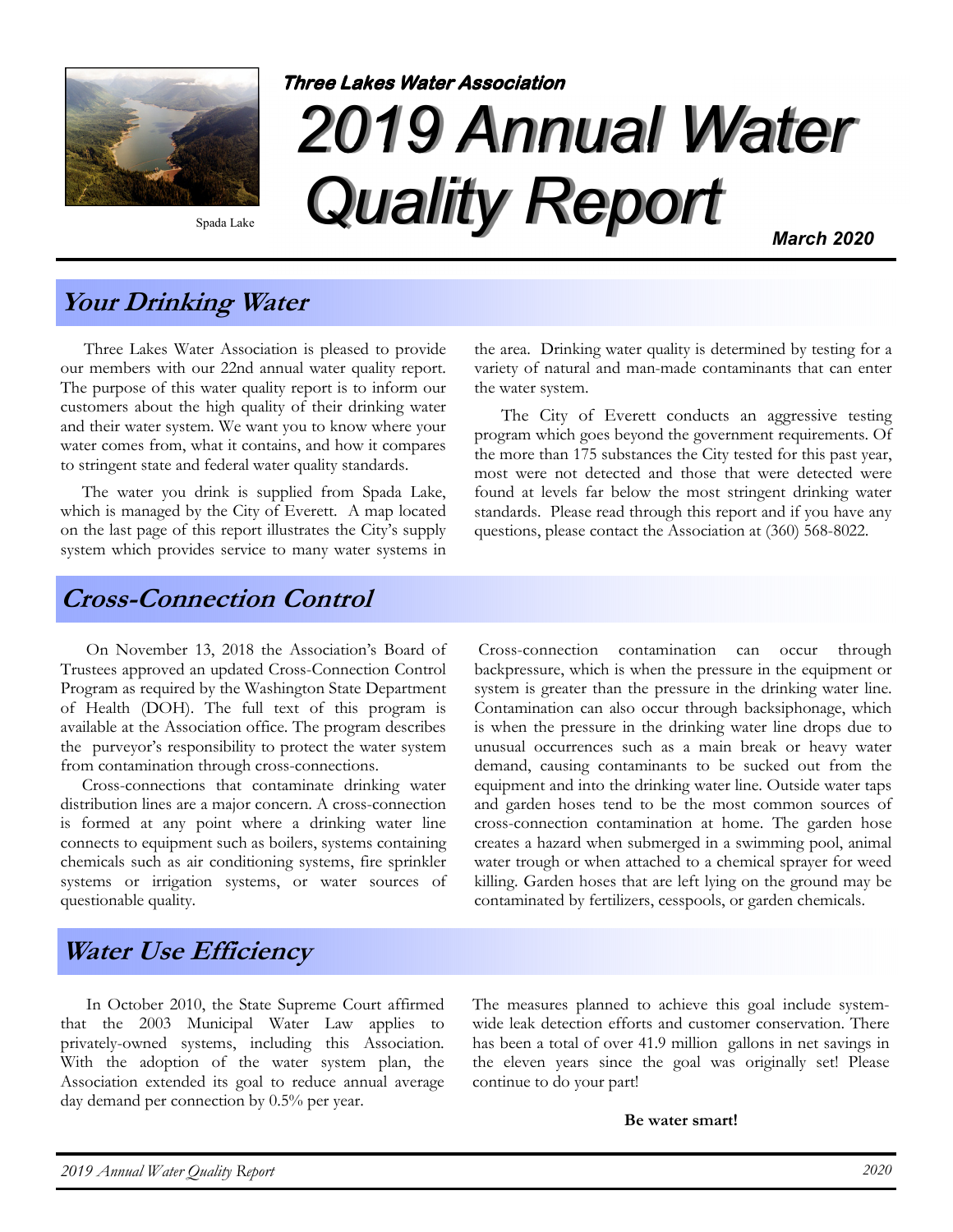# Residential Tap Monitoring for Lead and Copper

| <b>Combined Regional Monitoring</b><br>for Lead and Copper       |             |                 |                   |                                      |  |  |  |  |
|------------------------------------------------------------------|-------------|-----------------|-------------------|--------------------------------------|--|--|--|--|
| Parameter<br>& Units                                             | <b>MCLG</b> | Action<br>Level | $90th\%$<br>Level | # Homes<br>exceeding<br>action level |  |  |  |  |
| Copper, ppm                                                      | 1.3         | 1.3             | 0.141             | $0$ of $108$<br>$(0.0\%)$            |  |  |  |  |
| Lead, ppb                                                        | $\Omega$    | 15              | $\overline{2}$    | $0$ of $108$<br>$(0.0\%)$            |  |  |  |  |
| Source of Contamination: Corrosion of household plumbing system. |             |                 |                   |                                      |  |  |  |  |

USEPA and state regulations require water systems to monitor for the presence of lead and copper at household taps every three years. Lead and copper monitoring is conducted by Everett and many of the water systems that it supplies in the combined service area as a regional group. The above data was collected in 2018. The next required round of sampling will be in 2021. The 90th% level is the highest result obtained in 90 percent of the samples collected when the results are ranked in order from lowest to highest. In the past, the results for water tested before it enters household plumbing were lower than tap results. This indicates that there is virtually no lead or copper in the water and that household plumbing may contribute to lead and copper at the tap.

The City of Everett's source waters contain virtually no lead or copper. If present, elevated levels of lead can cause

# Additional Information

 Some people may be more vulnerable to contaminants in drinking water than the general population. Immuno-compromised persons, such as persons with cancer who are undergoing chemotherapy, persons who have undergone organ transplants, people with HIV/AIDS or other immune system disorders, or some elderly persons and infants can be particularly at risk of infection. These people should seek advice about drinking water from their healthcare providers. EPA/Centers for Disease Control (CDC) guidelines on appropriate means to lessen the risk of infection by Cryptosporidium and other microbial contaminants are available from the Safe Water Drinking Hotline at 1-800-426- 4791.

 During water treatment, organic polymer coagulants are added to improve coagulation and filtration processes that remove particulates from water. The particulates that are removed can include viruses, bacteria and other disease causing organisms. The USEPA sets limits on the type and amount of polymer that a water system can add to the water. In addition to the EPA limits, the State of Washington requires that all polymers used be certified safe for potable water use by an independent testing organization, NSF International. During treatment, Everett adds only NSF approved polymers and the levels used are far below the safe limits set by USEPA.

serious health problems, especially for pregnant women and young children. Lead in drinking water is primarily from materials and components associated with service lines and home plumbing.

 Three Lakes Water Association is responsible for providing high quality drinking water but cannot control the variety of materials used in plumbing components. When your water has been sitting for several hours, you can minimize the potential for lead exposure by flushing your tap for thirty seconds to two minutes before using water for drinking or cooking. If you are concerned about lead in your water, you may wish to have your water tested. Information on lead in drinking water, testing methods, and steps you can take to minimize exposure is available from the Safe Drinking Water Hotline at 1-800-426-4791 or http:// www.epa.gov/safewater/lead.

 Although there is no detectable lead in water, tests from household taps in the distribution system show there can be low levels of lead and copper in tap water. This is primarily caused from corrosion of household plumbing systems. You may potentially have small levels of lead and copper in your home. Everett treats the water to minimize the potential for lead to enter the water and the results indicate that the program is successful.

 Three Lakes Water Association contributes to this testing by providing randomly taken water samples to the City for testing. The results provided in this report represent all testing performed by the City of Everett.

#### **Definitions**

Maximum Contaminant Level Goal (MCLG) – The level of a contaminant in drinking water below which there is no known or expected risk to health. MCLGs allow for a margin of safety.

Maximum Contaminant Level (MCL) – The highest level of a contaminant that is allowed in drinking water. MCLs are set as close to the MCLGs as feasible using the best available water treatment technology.

Maximum Residual Disinfectant Level (MRDL) – The highest level of a disinfectant allowed in drinking water. There is convincing evidence that addition of a disinfectant is necessary for control of microbial contaminants.

Maximum Residual Disinfectant Level Goal (MRDLG) – The level of a drinking water disinfectant below which there is no known or expected risk to health. MRDLGs do not reflect the benefits of the use of disinfectants to control microbial contaminants.

**Treatment Technique (TT)** – A required process intended to reduce the level of a contaminant in drinking water.

Action Level (AL) – The concentration of a contaminant, which, if exceeded, triggers treatment or other requirements that a water system must follow.

ppm/ppb – One part per million/one part per billion. A part per million means that one part of a particular contaminant is present for every million parts of water. Similarly, parts per billion indicate the amount of a contaminant per billion parts of water.

N/A – Not Applicable. Means the EPA has not established MCLGs for these substances.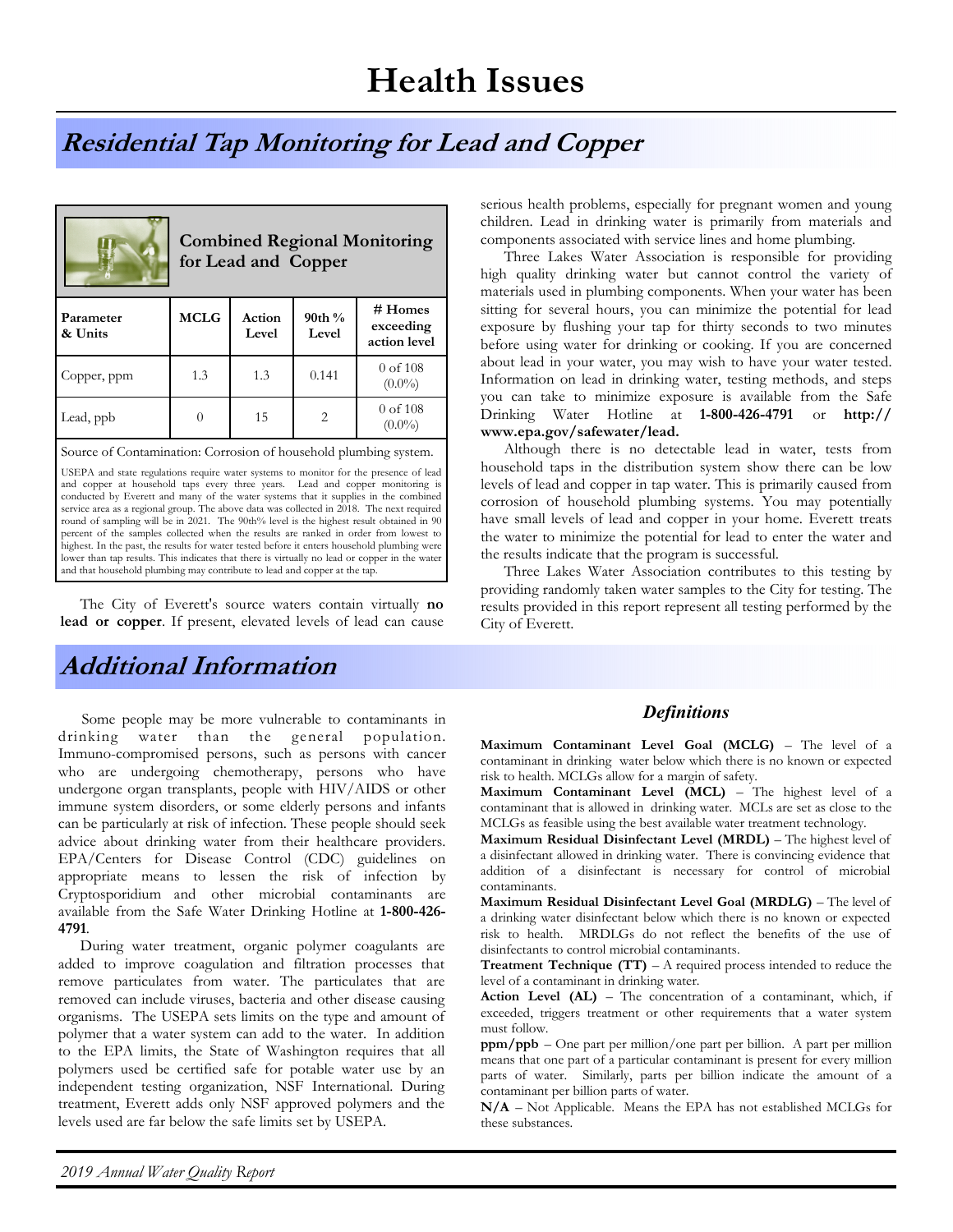#### 2019 Water Quality Monitoring Results

 As water travels over the land, it dissolves natural minerals and picks up other substances produced by human and animal activities. The Department of Health and the U.S. Environmental Protection Agency sets national standards for over 100 potential drinking water contaminants.

 Drinking water, including bottled water, may reasonably be expected to contain at least small amounts of some contaminants. The presence of contaminants does not necessarily indicate that water poses a health risk. More information about contaminants, Cryptosporidium and potential health effects can be obtained by calling the Safe Drinking Water Hotline at 1-800-426-4791.

 The results for the 2019 testing of your water supply are illustrated in the table below. The first column lists each compound tested and the units of measure. The second and third are the highest levels allowed by the U.S. EPA. The fourth column illustrates the levels found in the City of Everett's drinking water supply, including an average and a range. The last column shows the source of the compounds.

 All of the compounds found in the City of Everett's water supply were found to be at levels lower than the maximum allowed by the U.S. Environmental Protection Agency.

| Detected Parameter & Units of<br>Measure                    | EPA's<br>Goal<br>(MCLG) | Maximum<br>Allowed<br>(MCL) | Levels in your water  |                   | Complies with                                                                             |                                                                                                                                                                                 |  |  |  |
|-------------------------------------------------------------|-------------------------|-----------------------------|-----------------------|-------------------|-------------------------------------------------------------------------------------------|---------------------------------------------------------------------------------------------------------------------------------------------------------------------------------|--|--|--|
|                                                             |                         |                             | Average or<br>Highest | Range or<br>Other | Required<br>Levels<br>Compliance                                                          | Where does it come from?<br><b>Typical Sources</b>                                                                                                                              |  |  |  |
| Turbidity, NTU <sup>1</sup>                                 | N/A                     | <b>TT</b>                   | 0.07                  | 100%              | Yes                                                                                       | Soil Erosion                                                                                                                                                                    |  |  |  |
| Fluoride, ppm <sup>2</sup>                                  | 2                       | 4                           | 0.7                   | $0.3 - 0.7$       | Yes                                                                                       | Dental health additive                                                                                                                                                          |  |  |  |
| Total Trihalomethanes (TTHM),<br>ppb <sup>3</sup>           | N/A                     | 80                          | 49                    | $31 - 56$         | Yes                                                                                       | By-product of drinking water chlorination                                                                                                                                       |  |  |  |
| Haloacetic Acids (5) (HAA5),<br>ppb <sup>3</sup>            | N/A                     | 60                          | 38                    | $22 - 42$         | Yes                                                                                       | By-product of drinking water chlorination                                                                                                                                       |  |  |  |
| Total Coliform Bacteria,<br>% positive samples <sup>4</sup> | $\Omega$                | 5% positive<br>per month    | $0\%$                 | none              | Yes                                                                                       | Naturally present in the environment                                                                                                                                            |  |  |  |
| Residual Disinfectant Level<br>(free chlorine), ppm         | 4.0<br>(MRDLG)          | 4.0<br>(MRDL)               | 0.7                   | $0.2 - 1.2$       | Yes                                                                                       | Added as a drinking water disinfectant                                                                                                                                          |  |  |  |
| Detected Unregulated Contaminants                           |                         |                             |                       |                   |                                                                                           |                                                                                                                                                                                 |  |  |  |
| Bromodichloromethane, ppb                                   | $\theta$                | N/A                         | 1.6                   | $1.3 - 2.4$       |                                                                                           |                                                                                                                                                                                 |  |  |  |
| Chloroform (Trichloromethane),<br>ppb                       | 70                      | N/A                         | 38                    | $30 - 54$         |                                                                                           | These substances are individual disinfection by-products for<br>which no MCL standard has been set, but which must be<br>monitored to determine compliance with the USEPA Stage |  |  |  |
| Dichloroacetic Acid, ppb                                    | $\theta$                | N/A                         | 13                    | $2 - 18$          | Disinfection By-products Rule MCLs for Total<br>Trihalomethanes and Haloacetic Acids (5). |                                                                                                                                                                                 |  |  |  |
| Trichloroacetic Acid, ppb                                   | 20                      | N/A                         | 21                    | 18-24             |                                                                                           |                                                                                                                                                                                 |  |  |  |

<sup>1</sup>Turbidity is a measure of the amount of particulates in water expressed in Nephelometric Turbidity Units (NTU). Particulates in water can include bacteria, viruses and protozoans that can cause disease. Turbidity measurements are used to determine the effectiveness of the treatment processes in removing these particulates. The EPA turbidity limit is 0.3 NTU. The values reported are the lowest monthly percentage of samples that met the EPA limit and the highest four-hour combined water turbidity measurement obtained during the year. In 2019, no filtered water turbidity results were above the EPA limit so the lowest percentage was 100 percent. The plant targets production of filtered water turbidities of 0.1 NTU or less.

<sup>2</sup>Fluoride is added to your water in carefully controlled levels for dental health. The minimum value of 0.3 ppm was due to two maintenance-related feed outages that lasted no more than a day in duration each.

<sup>3</sup>Haloacetic acids and trihalomethanes form as by-products of the chlorination process that is used to kill or inactive disease-causing microbes. The TTHM and HAA5 results are from eight locations in Everett, which are monitored to determine compliance with the current regulations. The range of results are taken from all eight locations. The highest locational running annual average of the eight sites that were monitored are reported here.

<sup>4</sup>Total coliform bacteria monitoring tracks the microbial quality in the water distribution system. Everett collects approximately 125 samples per month or 1,500 per year. No more than 5 percent of the monthly tests can be positive for total coliforms. No total coliforms were detected in 2019.